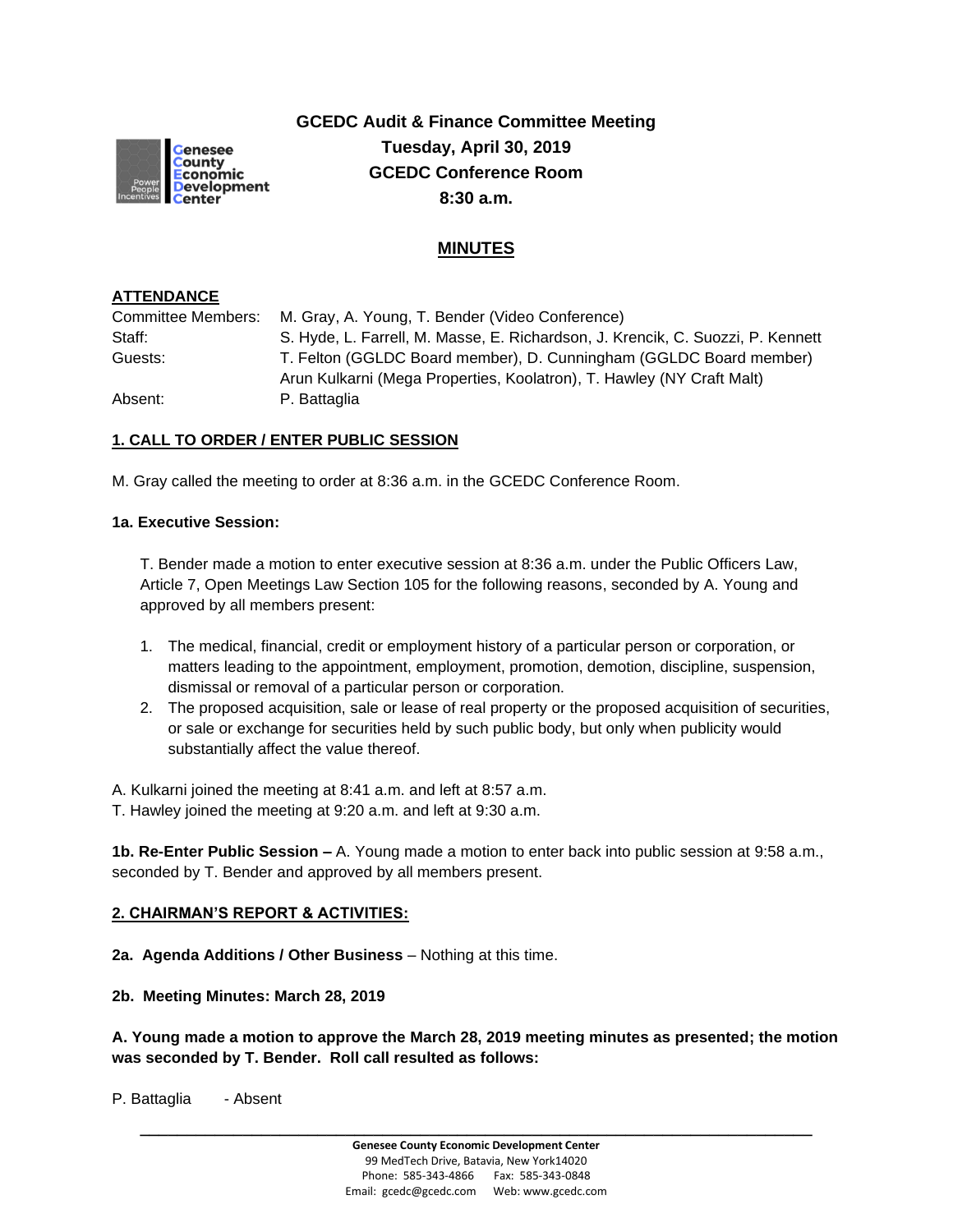M. Gray - Yes

T. Bender - Yes (Video Conference)

A. Young - Yes

**The item was approved as presented.**

# **3. DISCUSSIONS / OFFICIAL RECOMMENDATIONS OF THE COMMITTEE:**

**3a. 1 st Quarter Financial Statements –** L. Farrell reviewed the 1st quarter financial statements with the Committee. The following was noted:

- Grants Receivable decreased due to receipt of funds from ESD as reimbursement for land purchased at the LeRoy Food & Tech Park. These funds were then used to pay back internal borrowings from RLF #1.
- Accounts Payable decreased approx. \$500K from 12/31/18, which consisted mostly of STAMP activity. STAMP restricted cash decreased as qualifying expenditures were made.
- Loans Payable Current consists of the annual payment to Genesee County per a Water Supply Agreement. GCEDC will make annual payments to the County beginning in January 2020.
- All funds in RLF #2 were defederalized as a result of a loan to Yancey's Fancy, through the GGLDC.
- All expenditures are in line with the budget except as noted.

### **A. Young made a motion to recommend approval of the 1st Quarter Financial Statements as presented; the motion was seconded by T. Bender. Roll call resulted as follows:**

- P. Battaglia Absent M. Gray - Yes
- T. Bender Yes (Video Conference)
- A. Young Yes

**The item was approved as presented.**

**3b. \$33M STAMP Grant Review YTD** – L. Farrell reviewed with the Committee the status of the ESD \$33M grant. The first 14 Grant Utilization Request Forms (GURF) have been submitted and authorization has been received to release those funds. The requests have taken approx. 3-5 days to receive approval. The staff will be preparing GURF #15 in the next week or so.

**3c. Mowing Contract –** The GCEDC asked four companies for bids to mow the properties we have acquired at STAMP and the entrance sign to Apple Tree Acres. The results of the bids are as follows based on 14 mows in the season:

- 1. \$7,100- S&S Trucking
- 2. \$9,240 Scalia's Landscaping
- 3. Declined to Bid McKenzie Landscaping
- 4. Declined to Bid Bubba's Landscaping

M. Masse recommends the Committee approve a mowing contract with S&S Trucking not to exceed \$7,300.

L. Farrell noted that this item is over budget, but because the contract is based on a per/mow basis, depending on weather, the amount may come in under budget.

**\_\_\_\_\_\_\_\_\_\_\_\_\_\_\_\_\_\_\_\_\_\_\_\_\_\_\_\_\_\_\_\_\_\_\_\_\_\_\_\_\_\_\_\_\_\_\_\_\_\_\_\_\_\_\_\_\_\_\_\_\_\_\_\_\_\_\_\_\_\_\_\_**